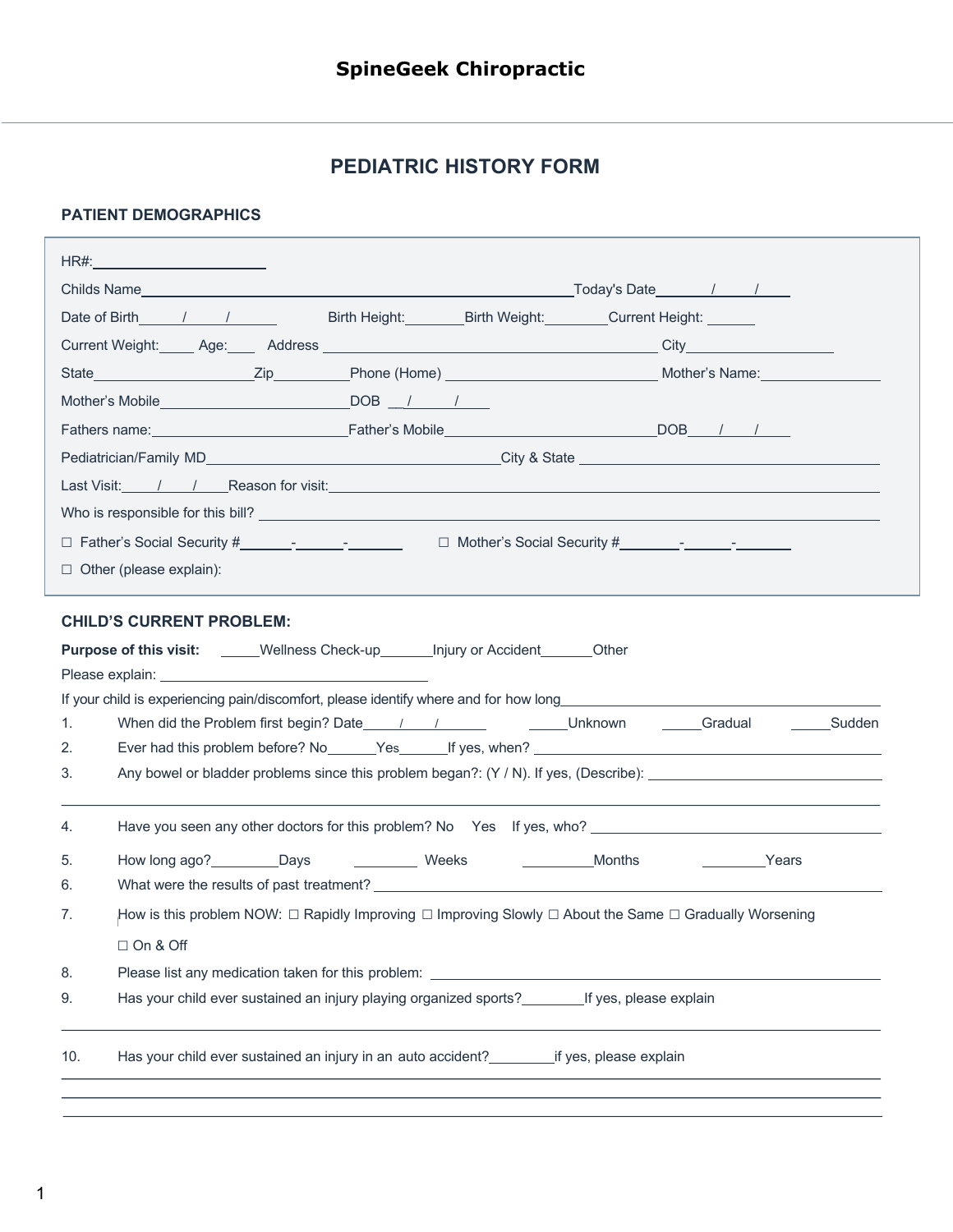## **HAS YOUR CHILD EVER SUFFERED FROM:** mark **Y** for YES or **N** for NO

| $\Box$ Headaches<br>$\Box$ Dizziness                       | $\Box$ Orthopedic Problems.<br>$\Box$ Neck Problems | $\Box$ Digestive Disorders<br>$\Box$ Poor Appetite | $\Box$ Behavioral Problems<br>$\Box$ ADD/ADHD |
|------------------------------------------------------------|-----------------------------------------------------|----------------------------------------------------|-----------------------------------------------|
| $\Box$ Fainting                                            | $\Box$ Arm Problems                                 | $\Box$ Stomach Ache                                | $\Box$ Ruptures/Hernia                        |
| $\Box$ Seizures/Convulsions                                | $\Box$ Leg Problems                                 | $\Box$ Reflux                                      | $\Box$ Muscle Pain                            |
| $\Box$ Heart Trouble                                       | $\Box$ Joint Problems                               | $\Box$ Constipation                                | $\Box$ Growing Pains                          |
| □ Chronic Earaches                                         | $\Box$ Backaches                                    | $\Box$ Diarrhea                                    | $\Box$ Allergies to                           |
| $\Box$ Sinus Trouble                                       | $\Box$ Poor Posture                                 | $\Box$ Hypertension                                | $\Box$ Asthma                                 |
| $\Box$ Scoliosis                                           | $\Box$ Anemia                                       | $\Box$ Colds/Flu                                   | $\Box$ Walking Trouble                        |
| $\Box$ Bed Wetting                                         | $\Box$ Colic                                        | $\Box$ Broken Bones                                | $\Box$ Sleeping Problems                      |
| $\Box$ Fall in baby walker                                 | $\Box$ Fall from bed or couch                       | $\Box$ Fall from crib                              | $\Box$ Fall off swing                         |
| $\Box$ Fall off bicycle                                    | $\Box$ Fall from high chair                         | $\Box$ Fall off slide                              | $\Box$ Fall down stairs                       |
| $\Box$ Fall from changing table $\Box$ Fall offmonkey bars |                                                     | $\Box$ Fall off skateboard/skates $\Box$ Other:    |                                               |

I understand that I am directly and fully responsible to this office for all fees associated with chiropractic care my child receives.

The risks associated with exposure to x-rays and spinal adjustments have been explained to me to my complete satisfaction, and I have conveyed my understanding of these risks to the doctor. After careful consideration I do hereby request and authorize imaging studies and chiropractic adjustments for the benefit of my minor child for whom I have the legal right to select and authorize health care services on behalf of. I hereby request and authorize this office to administer healthcare as deemed necessary to my dependent minor child. This authorization also extends to include diagnostic imaging, laboratory and other testing at the doctor's discretion.

□ Under the terms and conditions of my divorce, separation or other legal authorization, the consent of a spouse/former spouse or other guardian is not required. If my authority to so select and authorize this care should change in any way, I will immediately notify this office.

Parent or Legal Guardian's Signature **Date** Date

Doctor Name Date **Date**